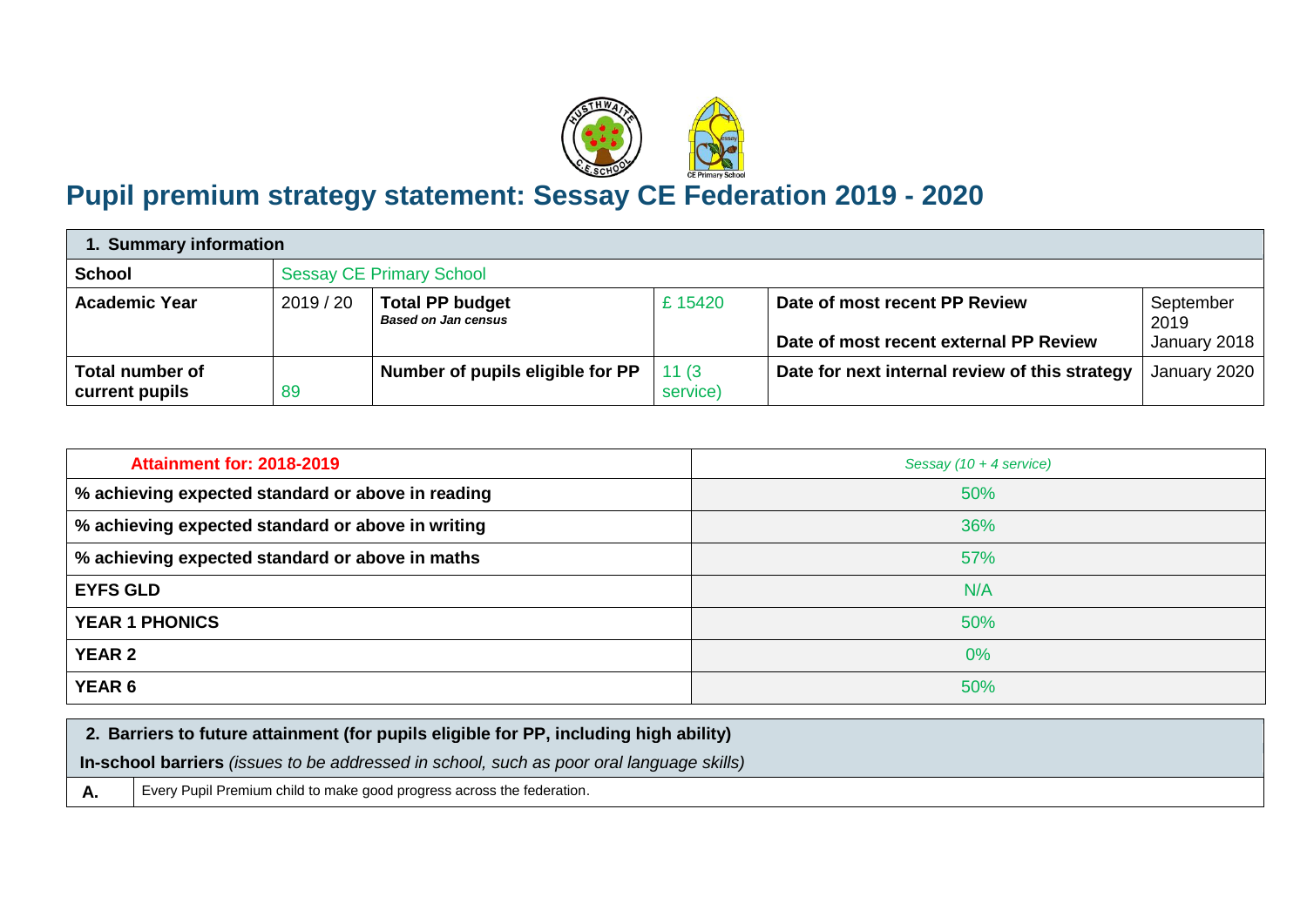| <b>B.</b> | To track individual Pupil Premium children to ensure that evidence of impact informs individual needs.                                                                                                                                                                                                                                                                                                                                                       |                                                                                                                                                                                                                                                                                                                                                                                                                                                                                                                                                                                                             |  |  |  |  |
|-----------|--------------------------------------------------------------------------------------------------------------------------------------------------------------------------------------------------------------------------------------------------------------------------------------------------------------------------------------------------------------------------------------------------------------------------------------------------------------|-------------------------------------------------------------------------------------------------------------------------------------------------------------------------------------------------------------------------------------------------------------------------------------------------------------------------------------------------------------------------------------------------------------------------------------------------------------------------------------------------------------------------------------------------------------------------------------------------------------|--|--|--|--|
| C.        | Children's knowledge of vocabulary and basic skills                                                                                                                                                                                                                                                                                                                                                                                                          |                                                                                                                                                                                                                                                                                                                                                                                                                                                                                                                                                                                                             |  |  |  |  |
| D.        | Leaders to gain a more detailed understanding of pupils with multiple vulnerabilities to accelerate progress for Pupil Premium Pupils                                                                                                                                                                                                                                                                                                                        |                                                                                                                                                                                                                                                                                                                                                                                                                                                                                                                                                                                                             |  |  |  |  |
|           | <b>External barriers</b> (issues which also require action outside school, such as low attendance rates)                                                                                                                                                                                                                                                                                                                                                     |                                                                                                                                                                                                                                                                                                                                                                                                                                                                                                                                                                                                             |  |  |  |  |
| E.        | Parental engagement for all PP pupils throughout the federation.                                                                                                                                                                                                                                                                                                                                                                                             |                                                                                                                                                                                                                                                                                                                                                                                                                                                                                                                                                                                                             |  |  |  |  |
| F.        | Lack of enrichment activities outside of school compared to non PP children due to financial/transport constraints.                                                                                                                                                                                                                                                                                                                                          |                                                                                                                                                                                                                                                                                                                                                                                                                                                                                                                                                                                                             |  |  |  |  |
| G.        | Self-esteem, emotional literacy support required.                                                                                                                                                                                                                                                                                                                                                                                                            |                                                                                                                                                                                                                                                                                                                                                                                                                                                                                                                                                                                                             |  |  |  |  |
|           | 3. Outcomes                                                                                                                                                                                                                                                                                                                                                                                                                                                  |                                                                                                                                                                                                                                                                                                                                                                                                                                                                                                                                                                                                             |  |  |  |  |
|           | Desired outcomes and how they will be measured                                                                                                                                                                                                                                                                                                                                                                                                               | Success criteria                                                                                                                                                                                                                                                                                                                                                                                                                                                                                                                                                                                            |  |  |  |  |
| A.        | Every Pupil Premium child to make good progress across the Federation.<br>High 'quality first teaching' will be a focus for CPD and planning will show how the<br>curriculum is personalised for specific learners and the progress that they make.<br>Pupils, through a metacognition focus, are able to apply learning strategies to overcome<br>challenging tasks. Pupils can self-regulate and plan an approach to learning which will work<br>for them. | Monitoring cycle is embedded in the school and led by HT, middle<br>leaders and governors<br>Book scrutiny work<br>$\bullet$<br>Learning walks<br>$\bullet$<br>Lesson monotoring<br>Monitoring identifies CPD need<br>CPD arranged for staff<br>Impact of CPD monitored as part of cycle<br>Quality fist teaching in all areas of school<br>Tracking schools impact on pupil progress<br>Children are able to talk about strategies for learning<br>KS1 and KS2 data shows good progress<br>Quality of T&L judged as good/Outstanding<br>Progress measures gap sch/nat closing<br>Progress in books evident |  |  |  |  |
| <b>B.</b> | To track individual Pupil Premium children to ensure that evidence of impact informs individual<br>needs.<br>Individual child trackers.<br>Analysis of the 2018/19 outcomes for pupils will form the basis of 2019/20 development<br>work and planned CPD                                                                                                                                                                                                    | 2018/19 outcomes analysed<br>Areas for CPD identified - CPD arranged for staff<br>Tracking through 2019 / 20 will show impact on progress of children                                                                                                                                                                                                                                                                                                                                                                                                                                                       |  |  |  |  |
| C.        | Children's knowledge of vocabulary and basic skills<br>Children's literacy, including oral language and communication strategies in early years, will<br>be developed so that vocabulary knowledge, spelling and writing outcomes are improved.<br>Class ESPaG flipcharts to support independent learning.<br>Spelling Bee competition for all.                                                                                                              | Staff CPD on language and literacy increase confidence in this area<br>PP children make better progress in reading so that their writing is<br>influenced by this<br>PP children can achieve well in spelling<br>PP children achieve in line with non-PP children.                                                                                                                                                                                                                                                                                                                                          |  |  |  |  |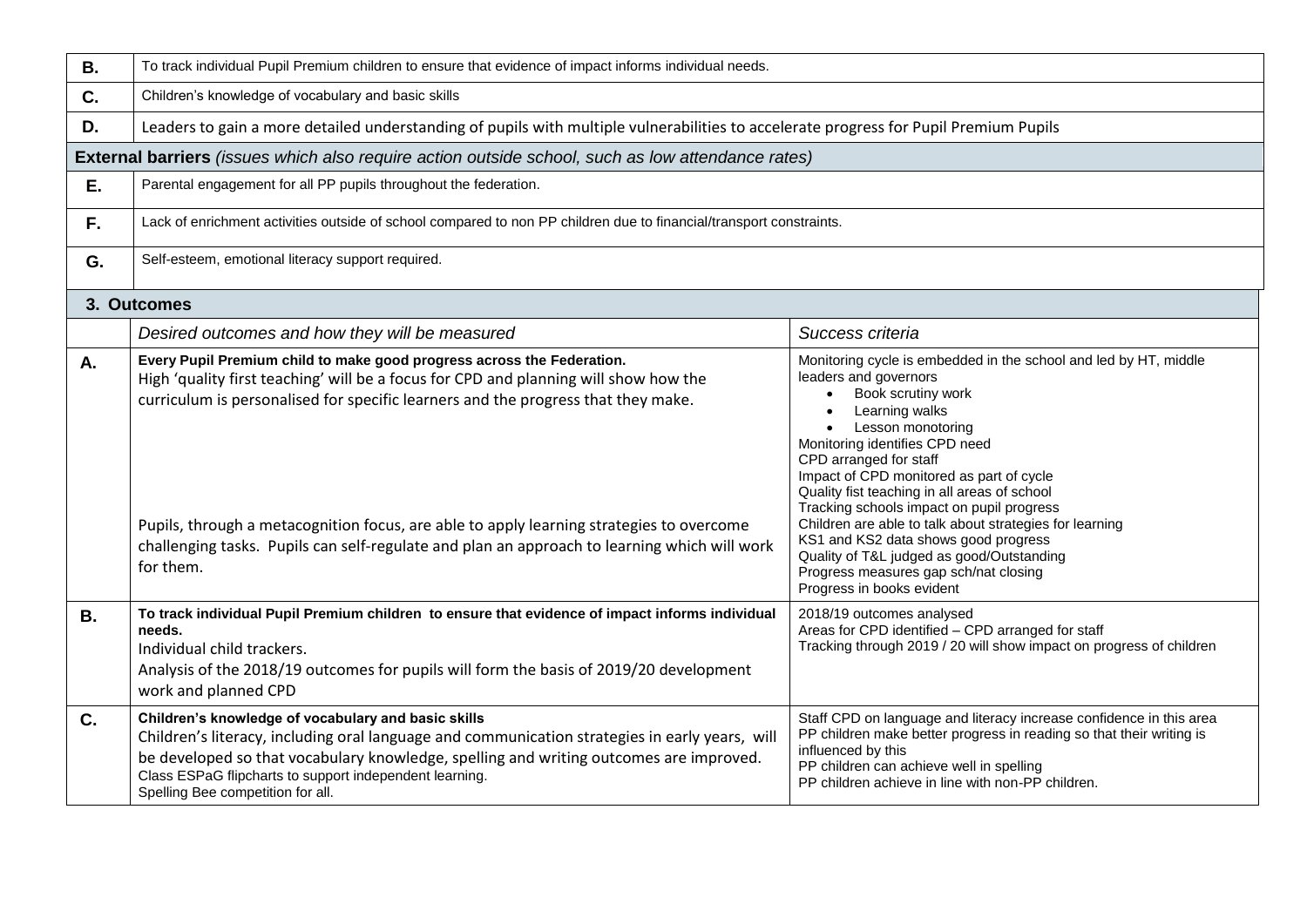| D. | PP children with multiple vulnerabilities.<br>Support leaders to gain a more detailed understanding of pupils with multiple vulnerabilities<br>to accelerate progress for Pupil Premium Pupils. CPD in place.<br>Consistency of high expectations of all groups of children.                                                                                                                           | PP children with multiple vulnerabilities to make expected progress.                                                                                  |
|----|--------------------------------------------------------------------------------------------------------------------------------------------------------------------------------------------------------------------------------------------------------------------------------------------------------------------------------------------------------------------------------------------------------|-------------------------------------------------------------------------------------------------------------------------------------------------------|
| E. | Parental engagement for all PP pupils throughout the federation.<br>Funding places for PP children in extra-curricular clubs and activities and trips, providing<br>necessary equipment such as PE kits.<br>Parental understanding of support available. For example, with residential trips, music<br>lessons etc.<br>Monitoring in place to evidence opportunities for all children.                 | Giving PP children the opportunity to access activities that help develop<br>the 'whole child' and put them on an equal footing with non-PP children. |
| F. | Lack of enrichment activities outside of school compared to non PP children due to<br>financial/transport constraints.<br>Support for PP children to attend enrichment activities outside of school.<br>Parental understanding of support available. For example, transport to enable attendance at<br>Young Voices. Music lessons.<br>Monitoring in place to evidence opportunities for all children. | Giving PP children the opportunity to access activities that help develop<br>the 'whole child' and put them on an equal footing with non-PP children. |
| G. | Self-esteem, emotional literacy support required.<br>Learning mentor in place across the federation.<br>1:1 ELSA interventions where necessary to support individuals.                                                                                                                                                                                                                                 | Children have increased levels of self-esteem and wellbeing.                                                                                          |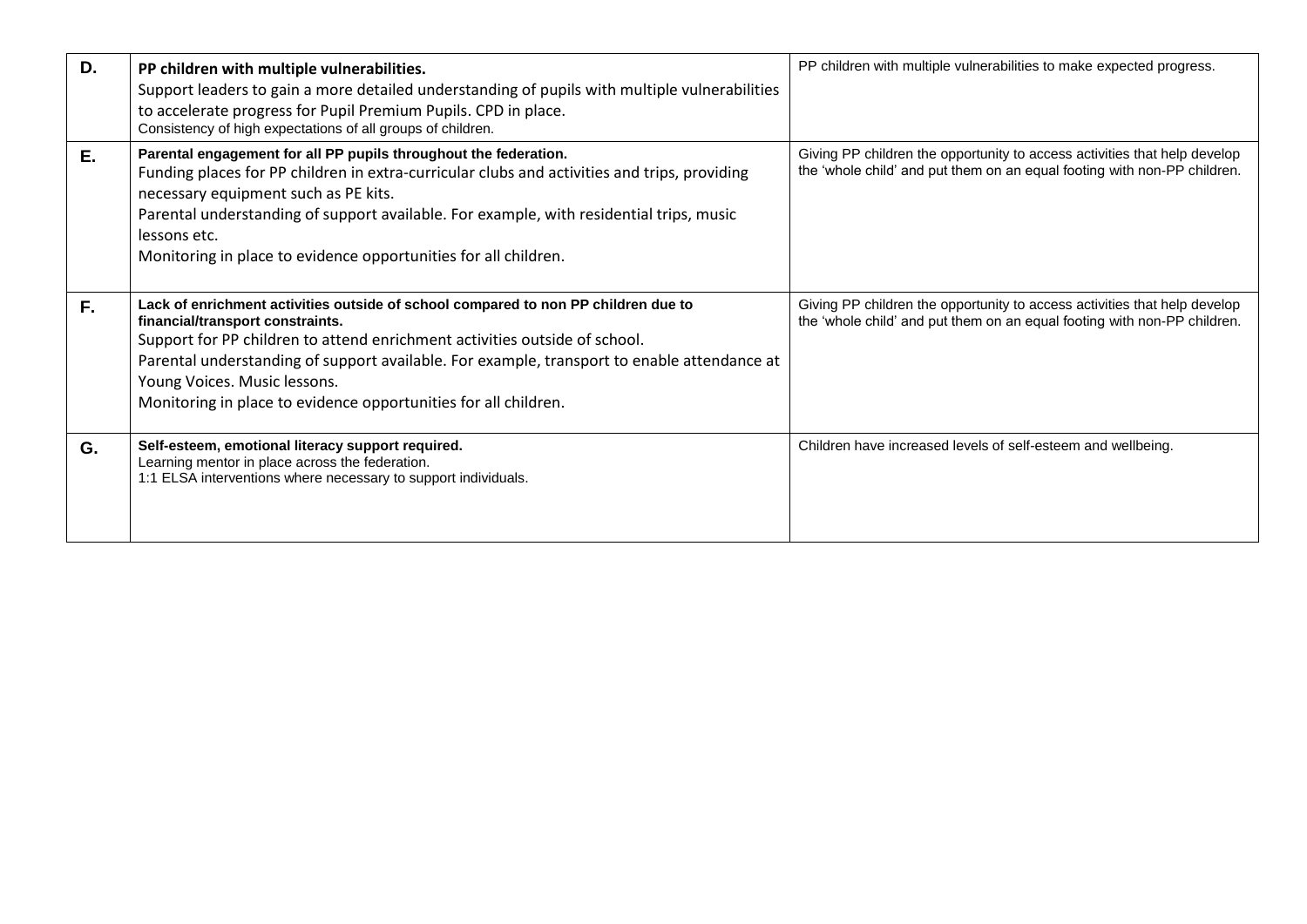## **4. Planned expenditure**

**Academic year 2019/2020**

The three headings below enable schools to demonstrate how they are using the pupil premium to improve classroom pedagogy, provide targeted support and support whole school strategies.

| i. Quality of teaching for all                                                                                                                                                                                                                                                             |                                                                                                                                                                                                                                                                                                                 |                                                                                                                                                                            | Total budgeted cost £4500                                                                                                                                                                                                                                                                                                                                                                                                                 |                                                     |                                                 |
|--------------------------------------------------------------------------------------------------------------------------------------------------------------------------------------------------------------------------------------------------------------------------------------------|-----------------------------------------------------------------------------------------------------------------------------------------------------------------------------------------------------------------------------------------------------------------------------------------------------------------|----------------------------------------------------------------------------------------------------------------------------------------------------------------------------|-------------------------------------------------------------------------------------------------------------------------------------------------------------------------------------------------------------------------------------------------------------------------------------------------------------------------------------------------------------------------------------------------------------------------------------------|-----------------------------------------------------|-------------------------------------------------|
| <b>Desired outcome</b>                                                                                                                                                                                                                                                                     | Chosen action /<br>approach                                                                                                                                                                                                                                                                                     | What is the evidence and rationale<br>for this choice?                                                                                                                     | How will you ensure it is<br>implemented well?                                                                                                                                                                                                                                                                                                                                                                                            | <b>Staff lead</b>                                   | When will you<br>review<br>implementation?      |
| А.<br><b>Every Pupil Premium</b><br>child to make good<br>progress across the<br>federation.<br>High 'quality first<br>teaching' will be a focus<br>for CPD and planning<br>will show how the<br>curriculum is<br>personalised for specific<br>learners and the<br>progress that they make | <b>CPD</b><br>School policy documents<br>Identification of pupil<br>barriers to learning<br>Planned, tracked<br>interventions in place                                                                                                                                                                          | There has been a recent reorganisation of<br>classes / age groups. This means that<br>school need to focus on ensuring<br>consistency of QFT throughout the<br>curriculum. | CPD for staff<br>Development of school literacy<br>strategy specifically for Sessay<br>Development of school numeracy<br>strategy specifically for Sessay<br>School planning format developed<br>and used<br>Planning format to show curriculum<br>personalisation<br>Tracking shows impact of QFT<br>Monitoring cycle to include<br>Learning walks<br>Book scrutiny<br>Pupil progress reviews<br>Lesson monitoring                       | <b>HT</b><br>ES/RC<br>(maths)<br>JW/GG<br>(English) | December 2019<br>April 2020<br><b>July 2020</b> |
| С.<br>Children's knowledge<br>of vocabulary and<br>basic skills<br>Children's literacy,<br>including oral language<br>and communication<br>strategies in early years,<br>will be developed so that<br>vocabulary knowledge,<br>spelling and writing<br>outcomes are improved               | Systematic phonics /<br>reading / spelling scheme<br>CPD - based on language,<br>literacy and writing<br>CPD - based on word<br>aware teaching<br>Planning to meet needs of<br>a language rich curriculum<br>e.g. vocab focus during<br>guided reading, ESPaG flip<br>charts to support<br>independent learning | Consistency across the federation.<br>Application of weak spelling / grammatical<br>skills in independent writing.                                                         | Consistency across federation EYFS<br>Adapting the curriculum to meet<br>children's interest<br>Plan 'in the moment' and assess<br>outcomes for individuals (learning<br>journeys)<br>Development of school literacy<br>strategy<br>Monitoring cycle to include<br>Learning walks<br>Book scrutiny<br>Pupil progress reviews<br>Pupil voice<br>Focus on school development plan<br>Woven into performance<br>management targets for staff | JW/GG<br>KB/KT/TJ                                   | March 2020                                      |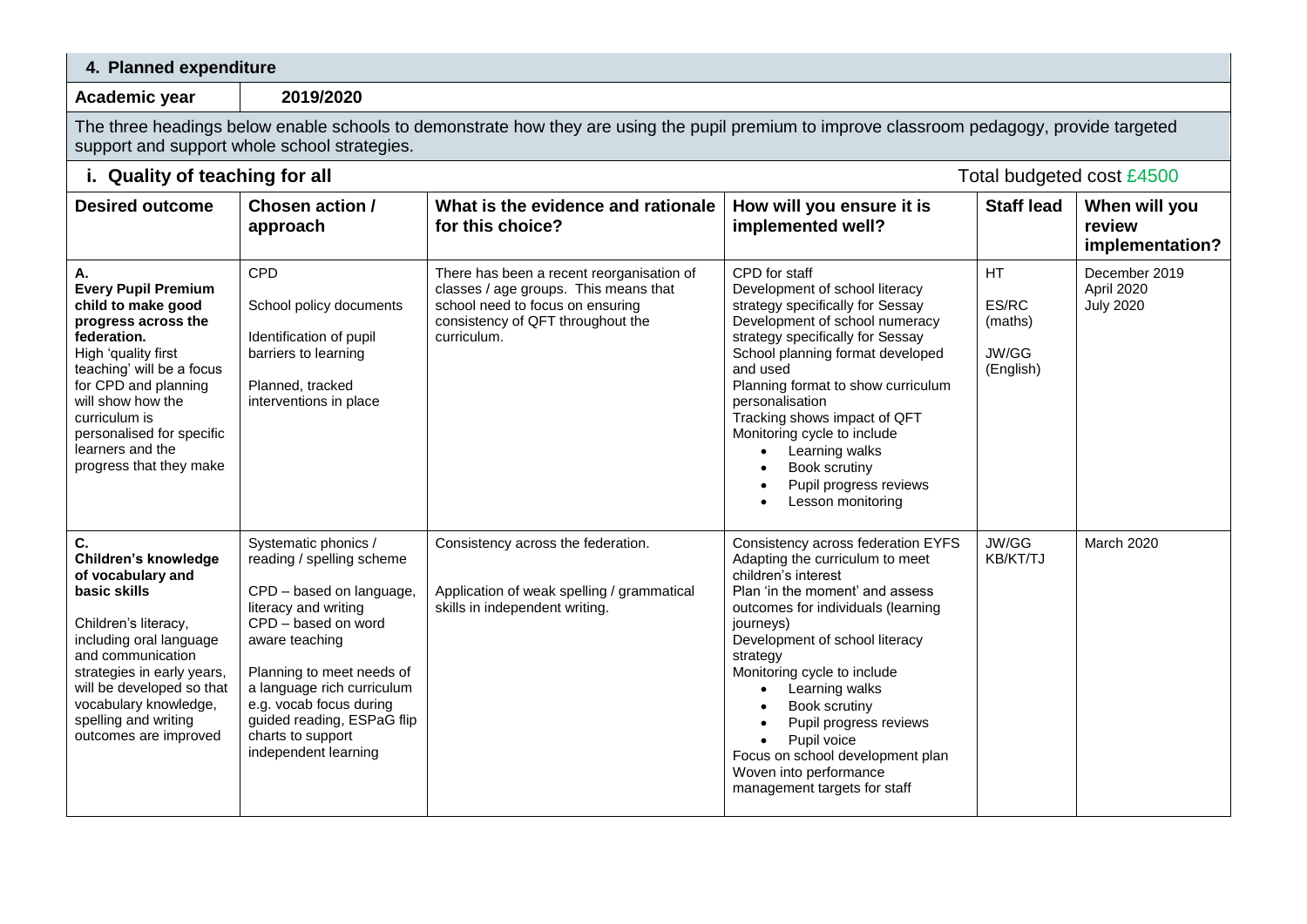| ii.<br><b>Targeted Support</b><br>Total budgeted cost £4000                                                                                                                                                                                                |                                                                                                                                                                                                                                                                                                                                                                     |                                                                                                                                                                                                                                                                                                                     |                                                                                                                                                                                                                                                                                                                        |                             |                                                 |
|------------------------------------------------------------------------------------------------------------------------------------------------------------------------------------------------------------------------------------------------------------|---------------------------------------------------------------------------------------------------------------------------------------------------------------------------------------------------------------------------------------------------------------------------------------------------------------------------------------------------------------------|---------------------------------------------------------------------------------------------------------------------------------------------------------------------------------------------------------------------------------------------------------------------------------------------------------------------|------------------------------------------------------------------------------------------------------------------------------------------------------------------------------------------------------------------------------------------------------------------------------------------------------------------------|-----------------------------|-------------------------------------------------|
| В.<br>To track individual<br><b>Pupil Premium children</b><br>to ensure that evidence<br>of impact informs<br>individual needs.<br>Analysis of the 2018/19<br>outcomes for pupils will<br>form the basis of<br>2019/20 development<br>work and planned CPD | Individual pupil premium<br>children trackers.<br>Systematic phonics /<br>reading /spelling scheme<br>CPD - based on language,<br>literacy and writing<br>CPD - based on word<br>aware teaching<br>Planning to meet needs of<br>a language rich curriculum<br>e.g. vocab focus during                                                                               | Supplement phonic reading scheme books<br>for home learning.<br>Extend range of reading materials for all.                                                                                                                                                                                                          | CPD for staff<br>Development of school literacy<br>strategy specifically for Sessay<br>Monitoring cycle to include<br>Learning walks<br>$\bullet$<br>Book scrutiny<br>Pupil progress reviews<br>Pupil voice<br>$\bullet$<br>Focus on school development plan<br>Woven into performance<br>management targets for staff | HT.<br>JW/GG                | December 2019<br>April 2020<br><b>July 2020</b> |
| Improved outcomes for<br>all pupils in receipt of PP<br>in Maths and English                                                                                                                                                                               | Provision of high quality<br>teaching and consistently<br>high standards through<br>effective monitoring and<br>best practice. Effective<br>deployment of staff.<br>Strategies to accelerate the<br>progress of targeted<br>groups i.e.: pre-teach /<br>catch up / growth mindset<br>work<br>Staff training on improving<br>instant verbal marking and<br>feedback. | Investing some PP in longer term change<br>which will help all children.<br>Extended writing in English for all.<br>Fluency and reasoning in maths for all.<br>An effective way to improve attainment is<br>using high quality feedback. This is a<br>suitable approach which can be embedded<br>throughout school. | Use of staff meetings & inset days to<br>deliver training.<br>Thorough monitoring through work<br>scrutiny, pupil voice & tracking data.                                                                                                                                                                               | <b>HT</b><br>JW/GG<br>ES/RC | December 2019<br>April 2020<br><b>July 2020</b> |
| iii.<br>Other approaches<br>Total budgeted cost £6500                                                                                                                                                                                                      |                                                                                                                                                                                                                                                                                                                                                                     |                                                                                                                                                                                                                                                                                                                     |                                                                                                                                                                                                                                                                                                                        |                             |                                                 |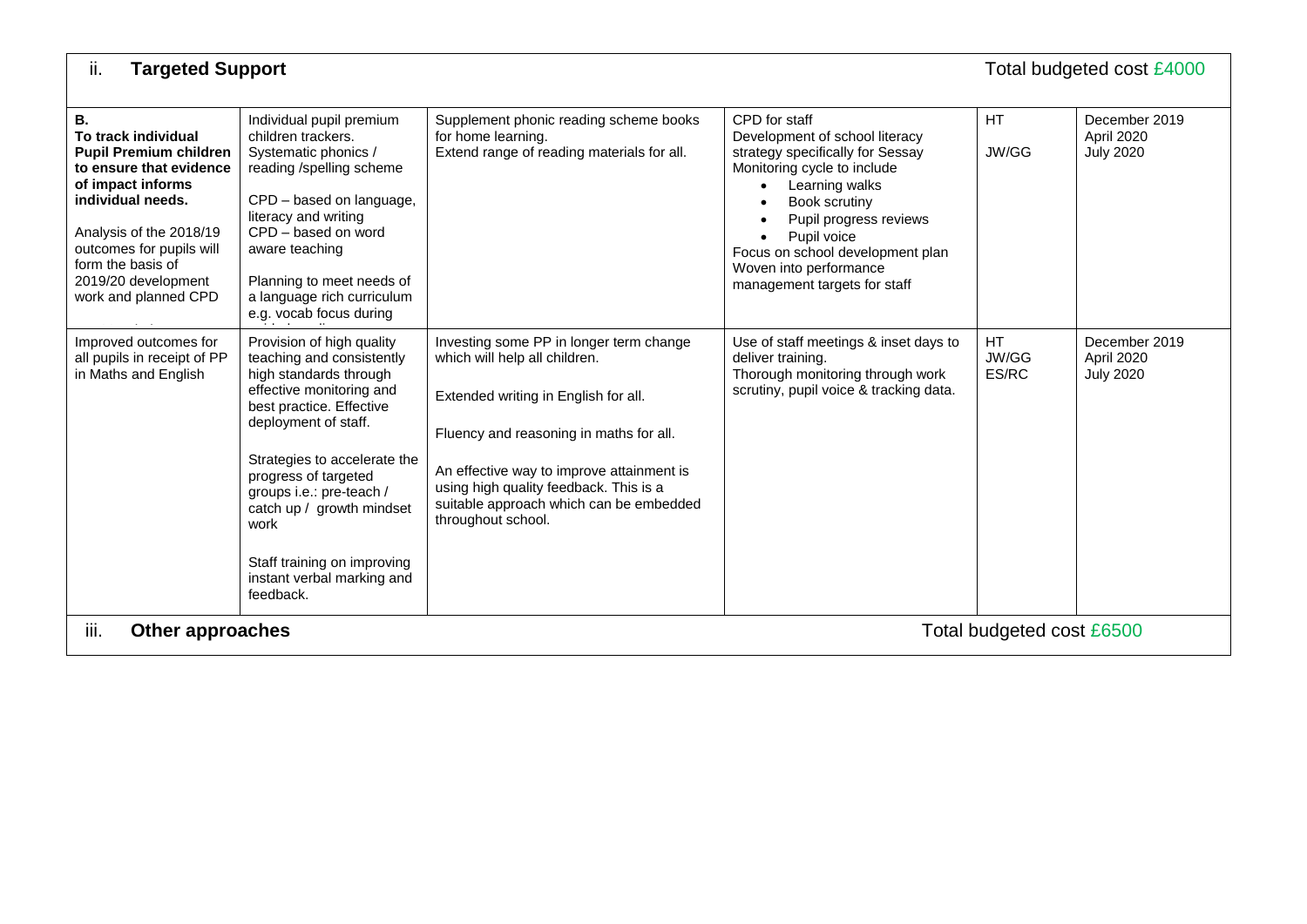| D.<br>PP children with<br>multiple vulnerabilities.                                                                                                                                                                                                                                                                                                                                                                               | Support leaders to gain a<br>more detailed<br>understanding of pupils<br>with multiple vulnerabilities<br>to accelerate progress for<br><b>Pupil Premium Pupils</b>                                                                                         | Many of our PP children have multiple<br>vulnerabilities.<br>CPD to support teaching approaches.                                                                                                                                                                     |                                                                                                                                                                    | <b>FB</b><br>GG/NG                           | April 2020                                      |
|-----------------------------------------------------------------------------------------------------------------------------------------------------------------------------------------------------------------------------------------------------------------------------------------------------------------------------------------------------------------------------------------------------------------------------------|-------------------------------------------------------------------------------------------------------------------------------------------------------------------------------------------------------------------------------------------------------------|----------------------------------------------------------------------------------------------------------------------------------------------------------------------------------------------------------------------------------------------------------------------|--------------------------------------------------------------------------------------------------------------------------------------------------------------------|----------------------------------------------|-------------------------------------------------|
| Ε.<br>Parental engagement<br>for all PP pupils<br>throughout the<br>federation.<br>Funding places for PP<br>children in extra-<br>curricular clubs and<br>activities and trips,<br>providing necessary<br>equipment such as PE<br>kits.<br>Parental understanding<br>of support available. For<br>example, with residential<br>trips, music lessons etc.<br>Monitoring in place to<br>evidence opportunities<br>for all children. | Support parents in<br>engaging with school.<br>Regular communication<br>and information given.<br>Monitoring of attendance at<br>extra-curricular clubs and<br>enrichment opportunities.<br>Reinforce open door policy<br>across the federation for<br>all. | There is a need to further increase the<br>engagement of PP children's parents on a<br>regular basis.<br>Parents need to be aware of the importance<br>of supporting learning at home, extra-<br>curricular activities and the impact of these<br>on their children. | Individual parental support given<br>where necessary. Information given to<br>all in newsletters.<br>PP trackers and registers reviewed<br>and analysed regularly. | <b>FB</b><br>GG/NG<br>All class<br>teachers. | December 2019<br>April 2020<br><b>July 2020</b> |